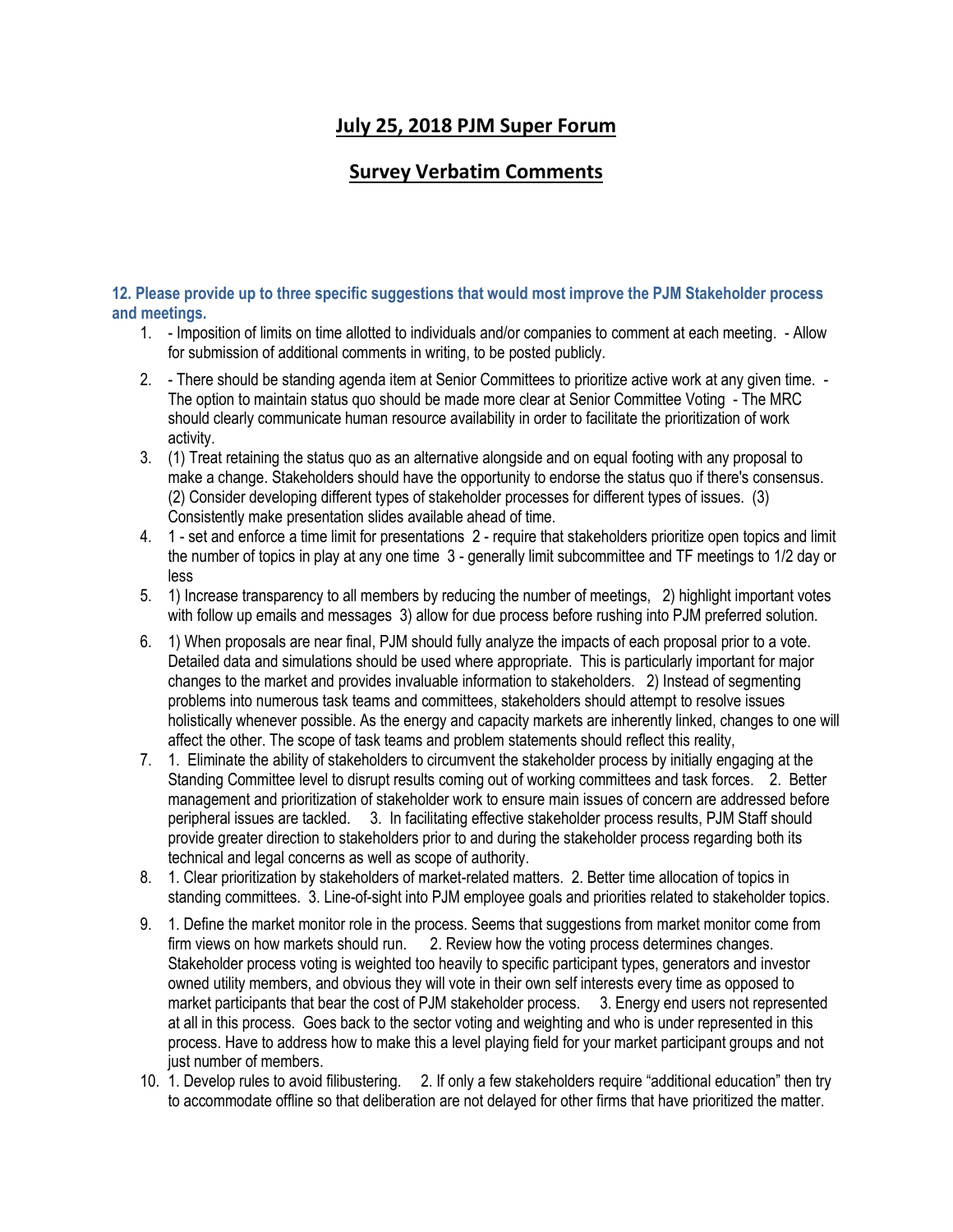- 11. 1. Market Monitor should not be part of stakeholder process. Stakeholders inappropriately defer to the MM (for multiple reasons, including intimidation). And it puts the MM in a position of monitoring the same policies he is trying to create. 2. There are specific entities that need to be limited in the amount of time they take in making unproductive comments during the stakeholder process. 3. PJM should refuse to establish stakeholder process for issues outside of PJM's purview. A specific example is the TRPSTF, which should never have gotten to the stakeholder discussion phase.
- 12. 1. PJM needs to stop presenting solutions prior to stakeholder vetting and PJM needs to stop driving initiatives due to politics; 2. Sector-weighted voting as lower level (<MRC and MC) committees; and, 3. PJM needs to utilize 3rd party facilitators for issues where PJM has a position.
- 13. 1. PJM should clearly define/state their interpretation of FERC rulings or their own PJM definitions in the stakeholder meetings, especially lower standing meetings. 2) PJM needs to more strictly adhere to the scope of meetings and narrow the objectives of what we want to accomplish. This includes a stronger facilitator that knows the charter of the task force and won't allow stakeholders to veer off track. 3) PJM needs to help prioritize issues by identifying lower priority items that don't benefit the market as much as others or items that PJM cannot complete without significant costs/issues.
- 14. 1. Prioritize meetings/issues 2. Focus on developing solutions rather then meeting predetermined deadlines 3. Limit affiliate voting in the lower committees so that when issues are brought before the senior committees they are more likely to receive broad support
- 15. All voting and polling at all levels should be consistent and reflect the ultimate decision-making voting approach (sector-weighted).
- 16. Clearing more days on the calendar for actual study and reflection -- which means fewer meetings.
- 17. companies forced to go into sector that is aligned with their business interests; recognize when process is getting in the way of substance and if too much delay "call the question" Ensure board is adequately informed BY stakeholders and NOT JUST BY STAFF
- 18. create and enforce time limits for presentations limit individual commenter's times and eliminate multiple comments from the same entity create new path for contentious issues other than CBIR
- 19. Improve sector selection results; lower the supermajority voting threshold; eliminate the IMM's advocacy role
- 20. Issues undertaken /task forces should be assigned/report to the appropriate committee per the PJM governing documents / committee charter(s). Limit the issues undertaken by PJM stakeholders to those within PJM / PJM stakeholder authority / responsibility per governing documents.
- 21. Meeting topics should be prioritized Too many meetings negatively impact participants with fewer resources
- 22. PJM can be overly aggressive on imposing timelines timelines need to more stakeholder driven. PJM needs to do a better job of including stakeholders in setting priorities, including states.
- 23. PJM needs to better prioritize topics for meetings, so that members with limited budgets and resources can effectively participate.
- 24. PJM should limit presenters to a reasonable amount of time. PJM should control the monopolization of time and debate by the same parties and ensure it receives balanced input/feedback. PJM should set reasonable timetables for resolution of issues.
- 25. PJM use stakeholder process as only advisory and informational. PJM should Move forward with needed market solutions even if voting threshold unmet.
- 26. Prioritize issues. Defer if necessary.
- 27. Prioritize the issues better to allow for resolution. Be mindful of two tracks that have related issues that may impact each other.
- 28. Problem statements should actually describe a problem; The list of market products should be driven by the needs of the system operator, State issues should not be allowed to impinge on wholesale power decisions
- 29. Reduce importance of issue change/problem statement development. Allow for opportunities to vet issues in more comprehensive, cohesive fashion (e.g., energy price formation). Enhance importance of costbenefit analysis in rule changes.
- 30. revamp Sector Weighted voting to something that allows more participation from all members.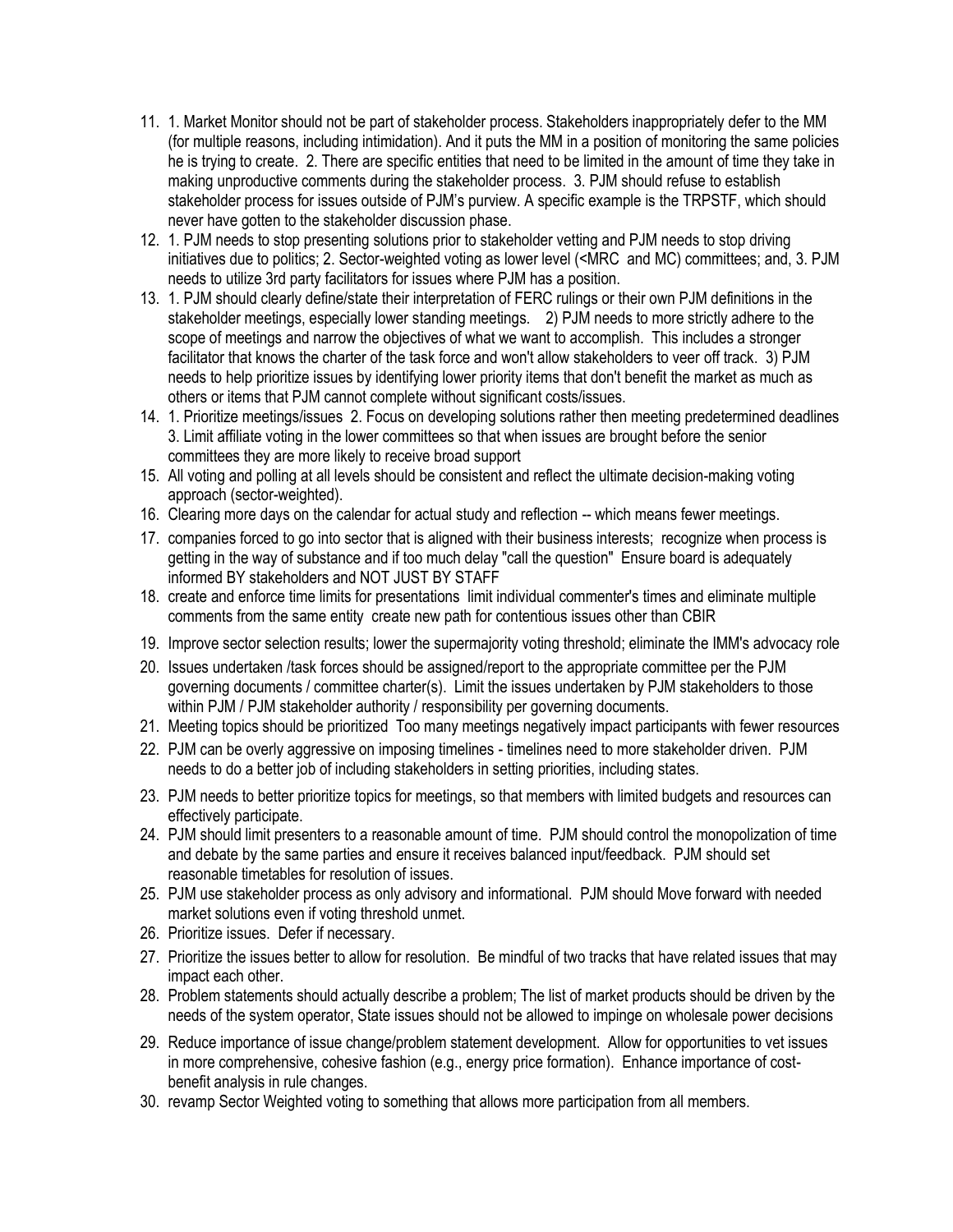- 31. Schedules on the agenda should be respected and speakers should not be allowed to exceed their time **limits**
- 32. the problem is not the number of meetings; it's the number of issues. too many issues. reduce the number if issues.
- 33. The stakeholder process especially the PC and TEAC have gotten less efficient over the past months. The conduct of some stakeholders has made these meetings less effective. More rules and objections from PJM to gain back control of these meetings needs to occur. One area is repetitively asking the same questions over and over. Requesting information that continues to be denied. Asking questions that are out of line and not on topic. Many stakeholder meetings are being overlapped, it is very hard from a company/policy perspective to juggle which meeting to attend. We strongly suggests that PJM does not over lap meetings (committee, subcommittee, task force, special sessions, etc.)
- 34. Too much time is spent bickering over language of Problem Statements and Issue Charges. Time spent on this should be limited by rule. Also not sure how valuable the identification of interests of parties is. Eliminate?
- 35. We feel that the PJM Stakeholder process is very well balanced and fair as is. Education is excellent and PJM personnel are very helpful.
- 36. When asking members to vote on a specific item during a meeting, amending the document on the spot should not be allowed.

### **13. If you have any additional comments related to the questions above about the PJM stakeholder process structure and meetings, please provide here:**

- 1. Design the MRC/MC meeting in such a way that if someone is flying in from out of town for a once a month PJM meeting that make good use of their time on the relevant issues of the day.
- 2. PJM has scheduled so many meetings that many overlap. And sometimes the same stakeholder needs to be at both of them. • Regarding the setting of timeframes, it would be more beneficial to set the expected timeframes for resolving an issue through the stakeholder process after a couple of meetings, as opposed to doing it when the Problem Statement is presented.
- 3. Adhere to principles of independence and not letting one segment of the stakeholders have undue influence. PJM staff trained in customer service and who customer is. Need major culture change.
- 4. Afford more time in between stakeholder meetings to allow for off-line discussion and voting by reducing volume of issues under consideration. Reduce volume of changes to PJM operative documents; enhance market rule stability.
- 5. Consistent messaging from PJM (all levels, staff through senior management) is important to understanding the PJM position on issues.
- 6. I find the process can be frustrating. Parties can hijack issue statements for their own purposes and that can be frustrating. PJM could play a better job of being independent and really pursuing or at least offering the best market outcome rather than trying to be politically correct; or at least make alternative 2 politically correct and acknowledge that politics is driving an other than perfect outcome but at least identify the best outcome
- 7. I sometimes think that PJM/Staff is pushing too hard for perfection. I sometimes think that staff is too big, though I appreciate the responsiveness.
- 8. In the past, PJM's stakeholder process has been efficient on capacity markets issues. Recently, we were not the only stakeholders upset with the process of the CCPPSTF. After a year and a half of discussions, it was disheartening to see PJM move forward with two proposals, neither of which garnered stakeholder approval, and then ask FERC to convene a settlement process in lieu of resuming the stakeholder process. Moving forward with proposals stakeholders rejected risks obviating the purpose of having a stakeholder process.
- 9. It is difficult to track progress on and make sense of issues in front of stakeholders if too many issues are in play at once. Active stakeholder reps get worn out, and have little time to consider or evaluate issues,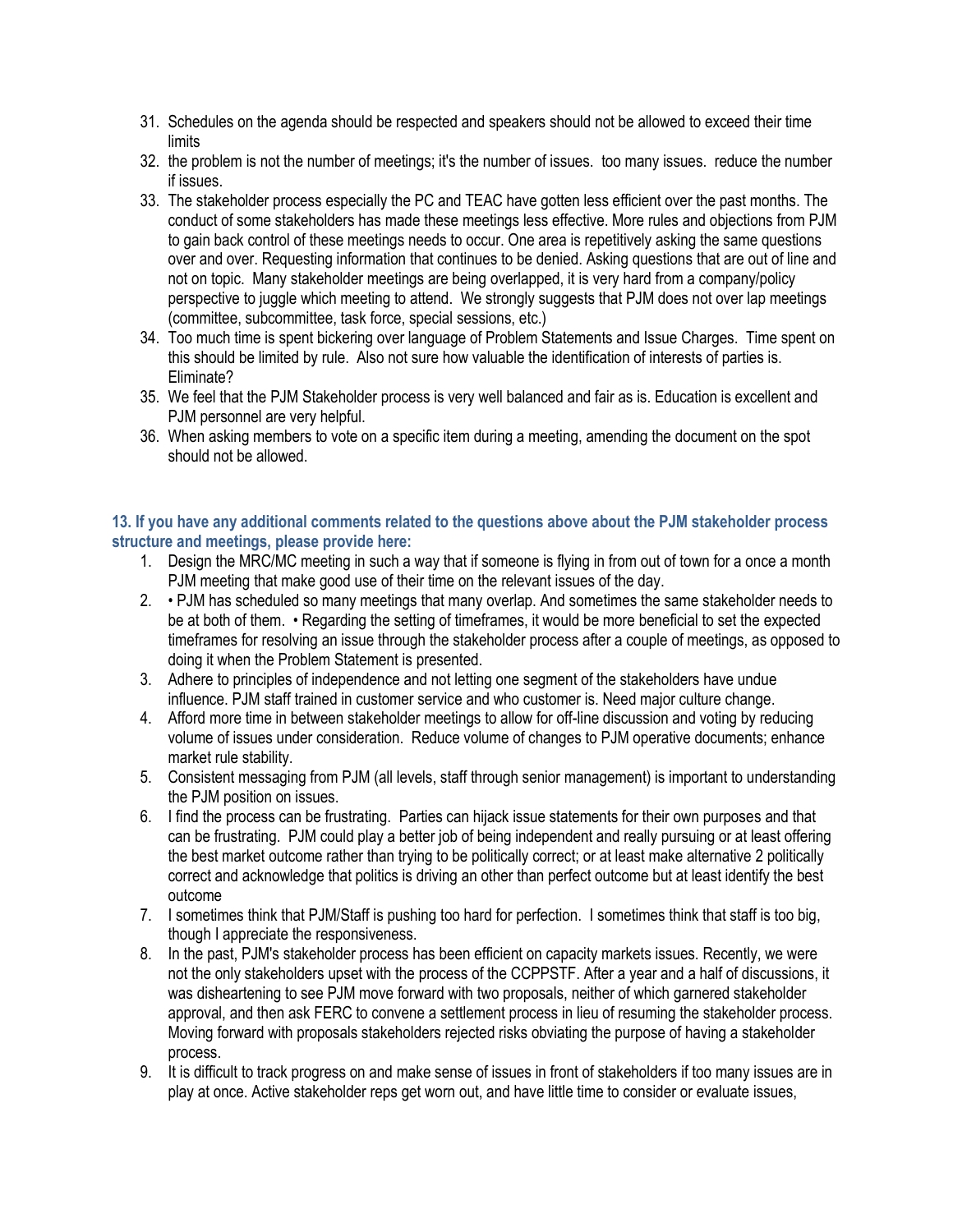solution proposals and potential impacts. The number of issues in play at once may be a driver for low levels of active participation (speaking, offering ideas) by many stakeholders. This can lead to snap judgments on positions rather than having time to consider alternate proposals and look for consensus. There could be benefit if PJM facilitators had an obligation to reach out to active participants and other stakeholder thought leaders between meetings to find out which components of issues are most important to them and where gap narrowing might be possible. Consider changing rules for introducing new proposals at the senior committee level, especially when subjects are complex. It does not seem fair that the MRC, for example, should be asked to make a snap judgment on a proposal introduced during a voting meeting on a topic for which other proposals have undergone months of scrutiny.

- 10. It seems that some task forces presuppose solutions instead of rigorous adherence to CBIR. Facilitators need to be strict about matrix development.
- 11. Not sure if this is right spot for this comment. But greater communication with the IMM before some of the PJM stakeholder meetings would be helpful to move the meetings along
- 12. Prioritization of issues should be reviewed and approved by stakeholders.
- 13. RE Q.4. The PJM stakeholder process has failed to adequately address the contraction of the Transmission Owner Sector and the proliferation of distinct stakeholder segments in the Other Supplier Sector (esp., financial traders). Notably, as asset ownership has consolidated the voice of the asset ownership has consolidated, the voice of the asset owners has been diluted. RE Q.7-9. PJM hosts about the right number of stakeholder meetings GIVEN THE NUMEROUS AND DIVERSE ISSUES THAT STAKEHOLDERS WISH TO ADDRESS. If stakeholders wish to lighten the meeting load, then we need to narrow the number of matters undertaken. However, such narrowing requires collective choices about whose issues are addressed first.
- 14. Sector Weighted voting caters to the Utilities. Participation from other members is stale, with most members allowing votes to be cast by Lawyers and Regulatory analysts. This is due to the thought of wasted time going up against a Utility groups that control the majority of sectors. I have participated in these markets since the beginning of the two settlement market as a Generation owner, Load Serving Entity and Trader. My participation over the years has dwindled to almost nothing due to the fact that Utilities will always push through whatever is in their best interest. The rest of us are left fighting it in FERC rather than wasting time in Stakeholder meetings that give a heavy advantage to one side. There has to be a more effective way
- 15. Stakeholders are very engaged, which is positive; PJM staff is very knowledgeable of the issues they present; Education sessions are valuable and often provided; IMM expresses its opinion in a timely fashion, also appreciated.
- 16. The is a lot of wasted time with lengthy presentations and and endless comments that seem designed to prevent an efficient process. Stakeholders need to recognize that process is designed seek a solution that a majority can support and not to prevent others from trying. There is no consequence to pursuing the latter.
- 17. There are too many issues being raised need to priorities better and incorporate stakeholders into setting priorities.

## **18. Please provide up to three specific suggestions that would most improve the PJM decision-making process.**

- 1. Encourage and enable the broadest participation possible in the lower committees, which will hopefully lead to more informed voting at the PJM senior committee level.
- 2. Limit the number of votes cast by a single representative Offer advanced stakeholder training on the finer details of manual 34, including making motions from the floor, points of order, etc. Such training should include case studies from recent abnormal procedural actions.
- 3. 1 except where PJM sees a critical reliability need or market design deficiency, PJM should not be first out of the box with a solution proposal unless requested to do so by stakeholders 2 - need to re-think details of how consideration of solution concepts, implementing manual language and (when needed) agreement language are developed and reviewed then voted on by stakeholders. Sometimes concepts in matrices are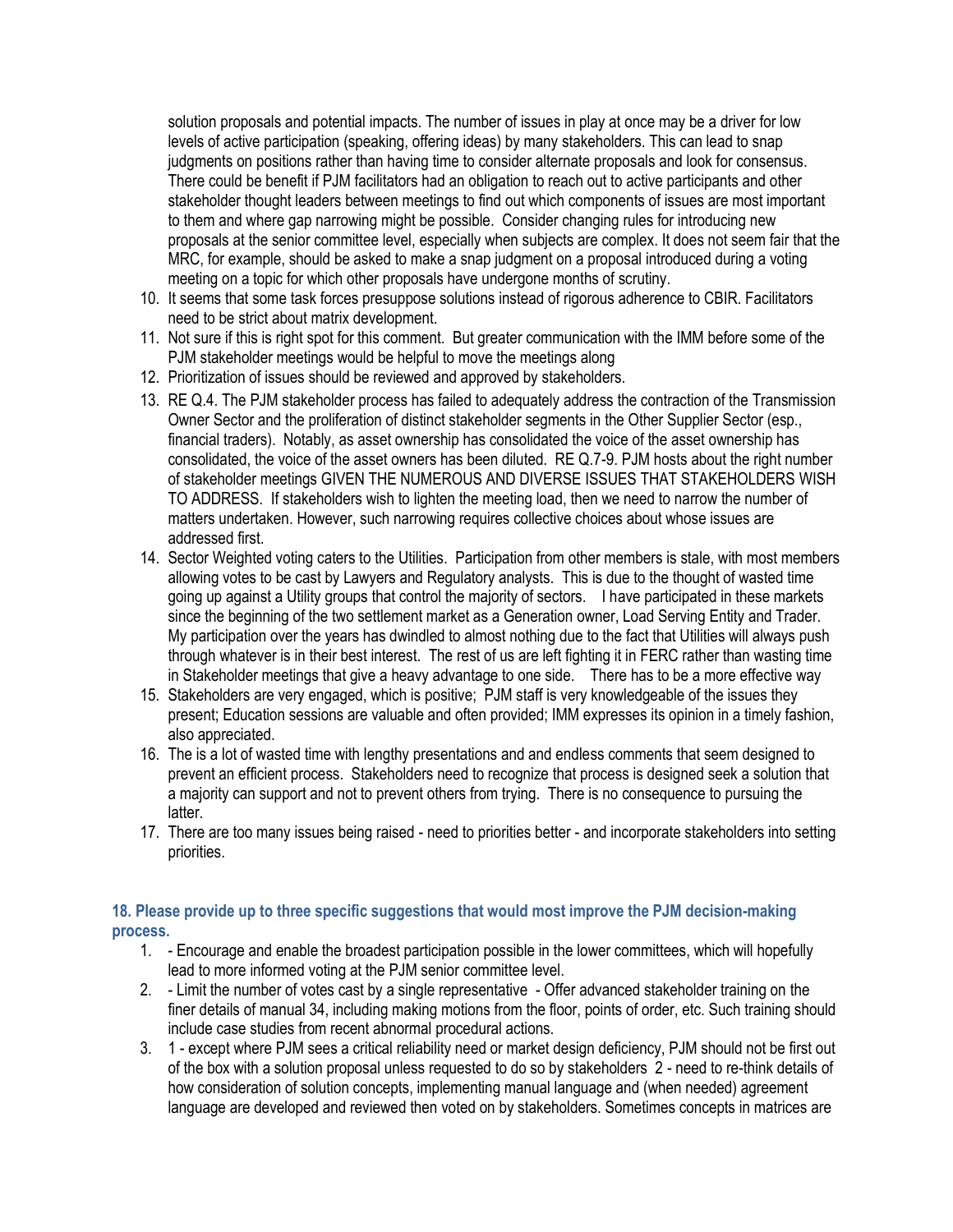lacking in sufficient detail to understand implementation feasibility, potential impact, etc. These types of issues need to be addressed earlier in the process. 3 - consider modifications to the existing ELC process to make it a viable path for consideration of issues on which stakeholder consensus is unlikely to be reached. Allow stakeholders to vote on whether CBIR or modified ELC is the better route for considering individual topics at the problem statement/issue charge level?

- 4. 1) If PJM desires to have input from Sr. management and executives of stakeholders, then they need to move the MC to another location that is easier to access. (D.C., Philadelphia, Baltimore, New York) 2) There are not enough details provided at the lower level committees to ensure proposals are thoroughly vetted. The IMM does not participate enough or is vocal enough in the process at the lower level committees. Often additional details from PJM, IMM, or stakeholders come at the last minute. Visual or mathematical examples help. 3) The MC stakeholder meeting/process is broken. It rubber stamps the MRC vote and does not have a purpose.
- 5. 1) Where consensus is not possible, committees and task forces should elevate multiple proposals to the senior committee, as noted in #17. However, consensus should be the goal and elevating multiple proposals should only be done as a last resort. 2) The voting process at the lower level committees should be more transparent. Insight into how each sector voted, and the support/opposition within each sector, should be gathered and shared with the upper committee.
- 6. 1. PJM needs to be clearer on its positions and views prior to and during specific stakeholder process initiatives. 2. Stakeholders should not be permitted to circumvent the stakeholder process by initially participating at the lower level and then bringing separate proposals at the Standing Committee. 3. PJM needs to do a better job both at the outset and in the course of the stakeholder process of setting what is in bounds and out-of-bounds for discussion given the scope of the Problem Statement and Issue Charge presented.
- 7. 1. Fewer meetings and/or fewer topics. Would require some form of prioritization. 2. Directly addressing efforts to slow down progress. If parties wish to say "no", let that be the primary maneuver in lieu of extending the work stream. 3. For higher-profile issues and/or issues of which PJM itself has prioritized, consistent participation of PJM leadership and senior staff.
- 8. 1. Listen to stakeholders; 2) seek consensus via compromise (PJM proposal can't always be the winner); 3) work with stakeholders to develop solutions rather than provide a PJM solution without input from stakeholders.
- 9. 1. PJM should have the 205 rights associated with the OA. 2. Sectors should not have equal weighting. More weighting should be given to MWs, miles of transmission line, and capital investment. 3. Rules around qualifications for sectors need to be more restrictive. It is inappropriate for a stakeholder with a clear interest in supporting load positions to be allowed to participate in the generation sector merely because they have a small generator on their premises.
- 10. 1. Recognition that for some issues, consensus is not possible 2. Committees should develop proposals that can receive broad stakeholder support, not just serve the interest of one sector
- 11. 1. Enforce the Notice provisions of upper and lower committees. If matters are not put on an agenda and presentations are not posted in a timely fashion, then they should not be addressed. It is unfair to burden Senior Committees with new proposals that were not considered by the subcommittees. 2. Modify Sector Weighted Voting to accurately reflect industry consolidation in some sectors and proliferation in others. Better define consumer interests. 3. Lower committees should coalesce around one proposal. For example, allocative voting/polling methods could be considered as a way to better gauge the relative support among multiple proposals.
- 12. As soon as it is understood that consensus won't be reached on an issue, it should be escalated
- 13. Goal task forces to the create, evaluate, and propose solutions that solve the problem and not to seek political solutions. If not, stakeholders should give up 205 rights and just take the fight to FERC.
- 14. I am generally satisfied with PJM's decision-making process.
- 15. I think stakeholders are often unprepared, and contributing to the churn of having to repeat information and presentations, due to the sheer number of issues and meetings being taken on. There need to be limits.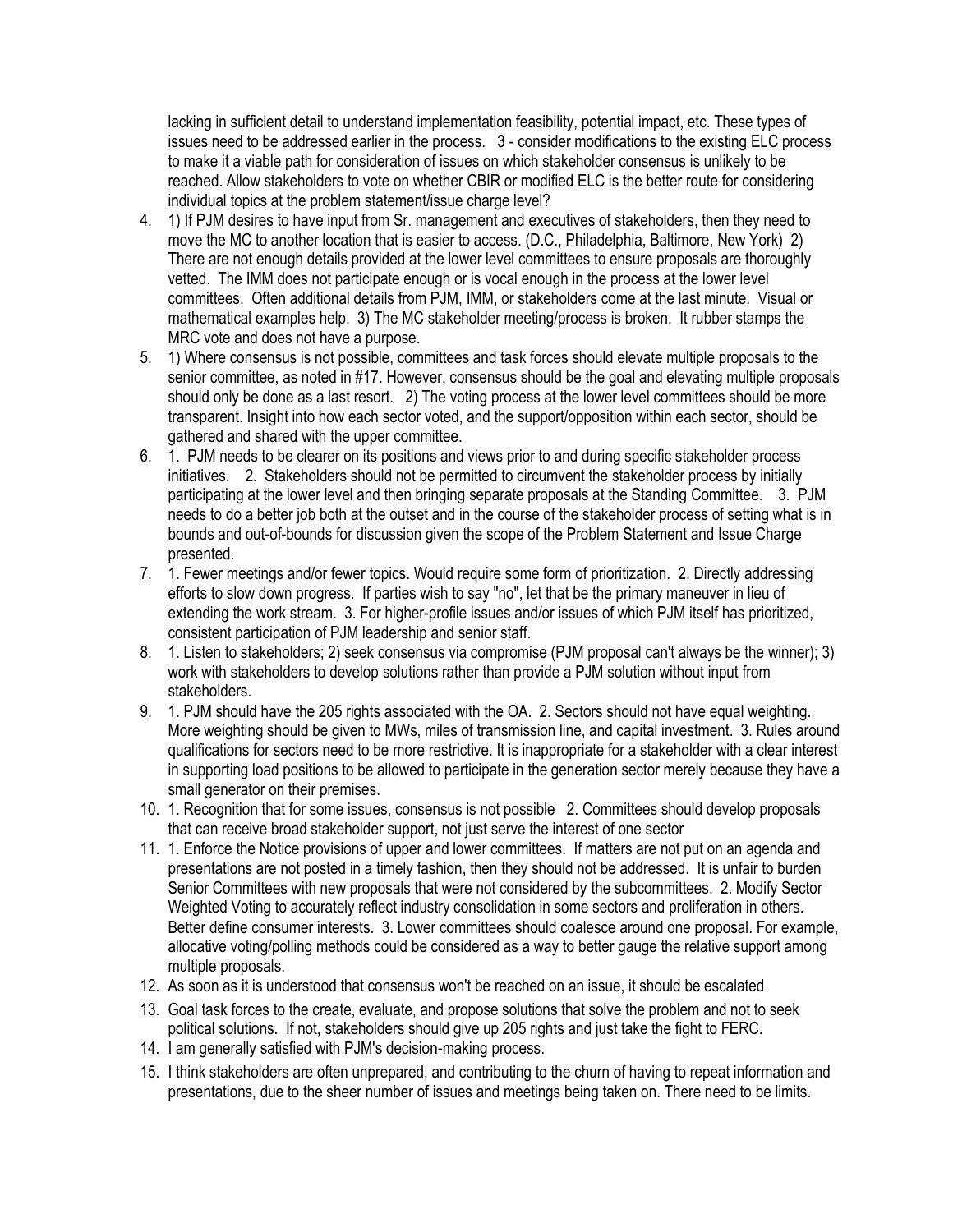We should sometimes consider using expedited processes for low-risk or low-impact decisions.

- 16. More transparency of affiliate voting or, alternatively, recognition of potential sector-weighted outcomes in consensus-building process.
- 17. PJM needs to include cost-effectiveness in its proposals, to incorporate end-users and recognize effect on retail rates.
- 18. PJM should enforce a policy that all proposal sponsors must provide an executive summary of their proposal. PJM should take a different approach to decision-making on contentious issues that have little chance of achieving consensus.
- 19. Send proposals out to committee members via email (as they become available) so the proposal can be processed before a vote.
- 20. Some indication of a proposal's sector support in lower level committees is necessary to facilitate negotiation to achieve consensus. Too often negotiations take place after or just before an MRC vote.
- 21. Stacked voting at the Committee level can suppress solutions with better chances of member support. Consider a lower, reasonable threshold of support at the Committee level.
- 22. The current decision-making process at PJM is very good. When consensus is not reached within the Stakeholder process, the PJM Board of Managers have the authority to determine if change is needed and what is best for the market.
- 23. There seems to have been proposals that get voted on at senior committees without the benefit of the lower level vetting.

## **19. If you have any additional comments related to the questions about the CBIR process, please provide here.**

- 1. The governance rules should reinforce the core principle that the stakeholder process is intended as a forum to ensure that stakeholder views are known and transparent and a consensus is reached if a consensus is achievable, meaning the substance should always drive the process not the other way around.
- 2. While useful/meaningful information is shared at the lower level committees that are focused on operational/technical issues/impacts that better informs the upper level committees, stakeholders may not be engaging as they can over-ride the lower level committee using sector voting at upper committee. Now the groups that hold the sector voting power are less inclined to negotiate compromise solutions at the lower level committee. • The MM should not be able to participate in the committee process unless requested.
- 3. Balance of power issues are a primary concern with CBIR and the current stakeholder climate. We have largely maintained that balance; efforts to change the balance of power will likely cause more harm than good.
- 4. It can't work if no one is willing to compromise. Where would we be without CBIR education and the matrix to establish solution criteria and allow for comparison of alternatives?
- 5. One way to read Q16 about the types of proposals that should be presented to senior committees is that it is a commentary on the differing voting rules and strengths at lower versus senior committees. While focused technical groups should be mindful that proposals they develop will need to pass scrutiny in wider stakeholder forums, pre-judging proposals at junior committees based on how they might fare in senior committee votes is not appropriate.
- 6. PJM self-control: 1) solutions and 2) bringing new problems
- 7. RE Q.14. Stakeholder dialogue and the stakeholder process may be improved by greater direct and resourced participation from stakeholders, rather than agents. RE Q.15. Stakeholder discussions are useful for education, deliberation and resolution of differences. The ELC process should be used earlier on for controversial issues where consensus will be extremely challenging. The full formality of the CBIR process need not be undertaken for matters that are well-understood. RE Q.16. Stakeholder committees should develop the best proposals possible. Good proposals that follow CBIR principles and include input from diverse interests should be well-received by upper committees. If this question is a referendum on bifurcated voting methods at upper and lower committees, then balance of power issues (including weighting to reflect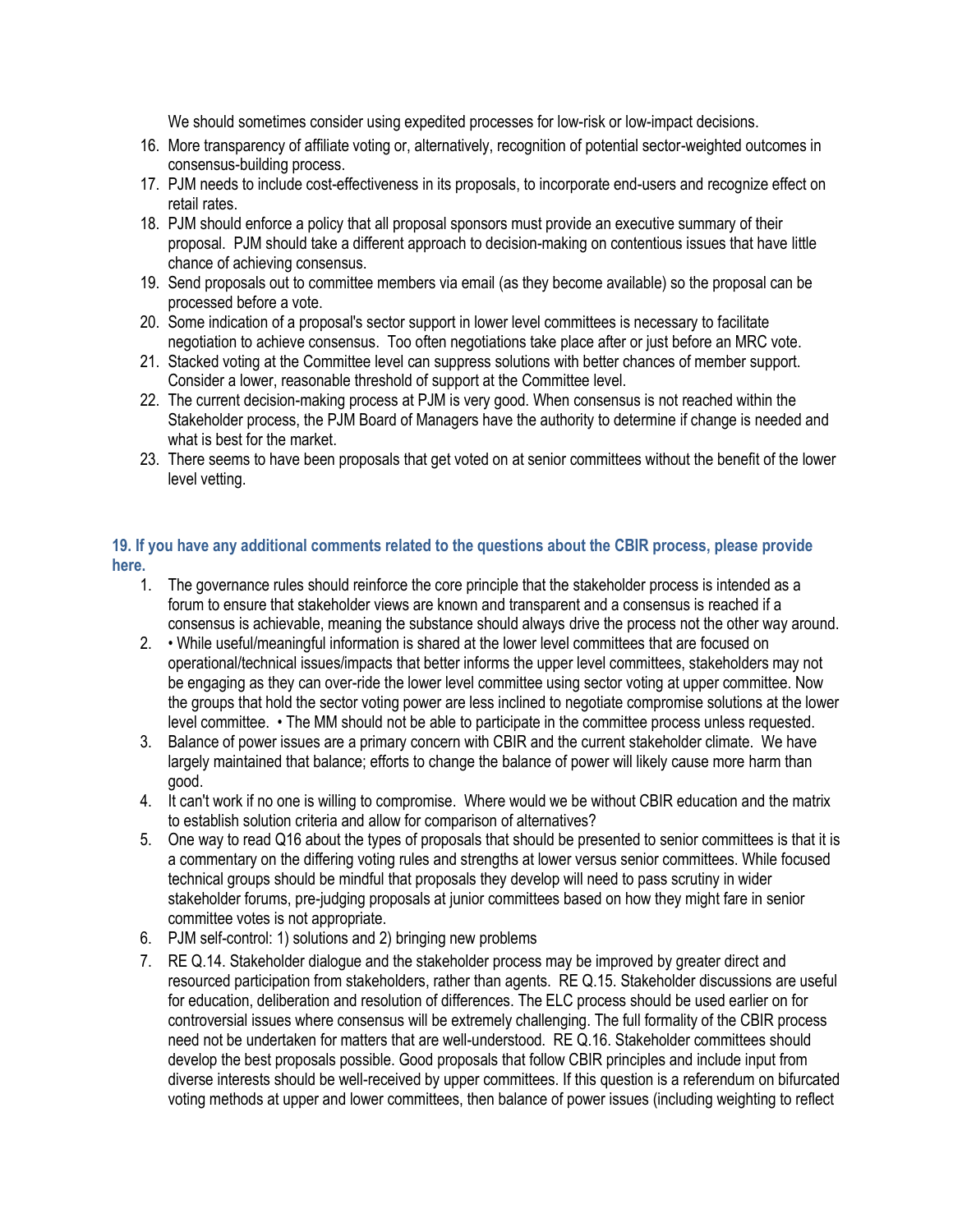substantial asset investment, diverse business lines, industry consolidation, and proliferation of new business models) should first be addressed. RE Q.17. Measurement of "consensus" can often depend on the manner of voting. While elevation of a single proposal should be a committee's goal, elevation of multiple proposals with strong support (which can be measured differently by employing different voting methods) could be appropriate. However, elevation of multiple proposals as a consequence of stalemate or filibustering should not be accommodated. For example, allocative voting methods should be considered to better gauge the relative support among multiple proposals.

- 8. Should we consider sector weighted voting at the MIC?
- 9. There should be more discussion upfront regarding the means by which a proposal would be implemented: manual, OA, tariff. TF facilitators need to strictly enforce against scope creep.
- 10. Votes from the stakeholder process should be respected by PJM and they should file the proposal that has the highest support

#### **21. Please provide up to three specific suggestions that would most improve state regulators interface with the members.**

- 1. Commission staff need to be encouraged to participate more in the stakeholder meetings and be educated on the issues before matters are taken to the PJM senior committees for a vote. - Regulator participation in PJM meetings and the CBIR process should be encouraged, and separate meetings between commission staff and PJM should be discouraged.
- 2. Potentially including state regulators to the meetings would help with interfacing with members and also regulators can see how the process works.
- 3. State input for transmission and market issues would be helpful. Unsure if state voting would be helpful to stakeholder process. • OPSI meetings should be open to PJM stakeholders. States can attend PJM meetings, but not the opposite.
- 4. 1) While not voting members, the states have a strong influence on the effectiveness and viability of any proposal coming out of the stakeholder process. Strong, unified support or opposition to proposals should bear weight on stakeholders decisions. 2) Implement a market roadmap process, similar to MISO, that would allow stakeholder to advocate for issues/identify problems that PJM should work on in a given year. 3) PJM should include non-voting members in any feedback requests or polling.
- 5. 1. PJM meetings are open to state regulators. Maintain this access. 2. PJM Members pay for the state regulator trade organization (i.e., OPSI). Maintain this program. 3. State regulators may, of their own accord, choose to become Members. Maintain this option. 4. PJM has staff specifically dedicated to state regulator interests. Maintain this program.
- 6. 1. They provide their positions (OPSI so conflicted we rarely get to hear their concerns except don't raise prices). Written best. 2. Offer more formalized (monthly?) meeting with state regulators whereby sectors can elect or self-select depending on topic to discuss?
- 7. Create a quarterly or semi-annual meeting where state regulators present their views and opine on current PJM issues and stakeholder activities. There should be more engagement with OPSI where PJM and stakeholders listen.
- 8. Either join as Members and participate equally with all other stakeholders or stick to their private meetings with the PJM Board
- 9. Generally, PJM and stakeholders are engaging the states. For example, OPSI has reached out to PJM and stakeholders for education and discussion which has worked well.
- 10. Our organization operates within a regulated state. It is our observation that PJM does meet with our state regulators periodically and when there are issues. It is good when PJM informs members of future meetings and agendas with the members state regulator so that the member can be prepared to answer questions from their state regulator. A suggestion which may improve state regulators interface with members and PJM would be to invite members, "when appropriate", to discuss relevant issues to meetings with PJM and the state regulator.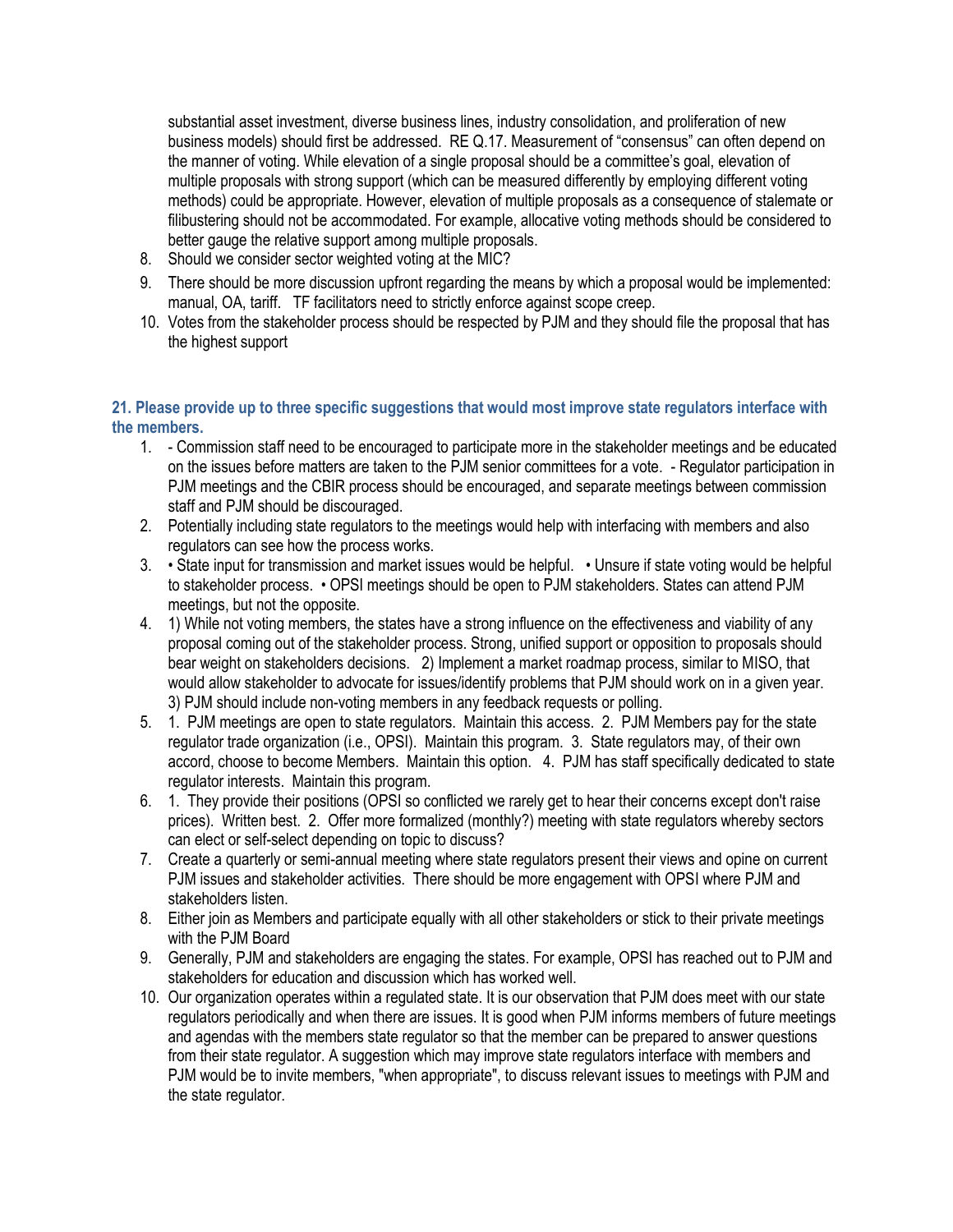- 11. PJM Staff should regularly schedule meetings with Commission Staffs.
- 12. Reduce volume of issues/meetings to allow meaningful opportunity to consider the issues; the pace of potential change at PJM is such that state regulators may not have meaningful opportunity to engage in a sustained manner.
- 13. Regular meeting dedicated to issues within a single state. Invitees should include all parties with interested in that state
- 14. States already have OPSI as a conduit for presenting their views.
- 15. Survey of states at the Committee level should be encouraged; PJM should have early and deeper discussions with state regulators prior to establishing a stakeholder process on key issues, including a discussion of scope.
- 16. This is the raison d'etre of OPSI

### **29. Please provide up to three specific suggestions that would most improve PJM staff, Management, and Board interface with its Members.**

- 1. There should be more transparency on perspectives communicated to Board members from differing members on issues/proposals.
- 2. To supplement the Liaison Committee meeting discussions, sectors could provide written summary statements of majority and any minority positions on the topics. - In addition, consider brief sector meetings with individual Board members once per year to discuss sector-specific concerns, as is the practice in ISO-NE.
- 3. 1 There could be benefits to stakeholder decision making processes if PJM meeting facilitators and (when appropriate) management would reach out to active stakeholders or leaders of stakeholder interest groups to better understand levels of interest, impact or concern about different parts of complex issues and to work behind the scenes to search for areas of potential compromise. 2 - Stakehodlers sometimes get different messages from PJM management versus from facilitators of TFs or other topic meetings or agenda items. For instance, management may signal that work on a topic can slow down based on relative priorities, linkage with other issues under consideration or pending FERC action. Meeting facilitators, however, may still push their groups pedal to the metal.
- 4. 1) better communicate with emails. Having information on website is not enough. Members receive too many emails on sorts of matters and the most important topics get downplayed. 2) it is common for PJM to send out messages to a sub-set of the membership... we have received messages from peers close to a vote or a poll that we had not been sent directly before.
- 5. 1) When stakeholders do not reach agreement, the Board should continue to receive the outcomes of all votes to enable their decision making process. 2) PJM should provide detailed data and analysis of any major proposal before that issue is brought to a vote. Stakeholders requests for more data/analysis should be heeded.
- 6. 1. Sector meetings with Board or more open session. NYISO and ISO-NE have meaningful meetings between board and members. PJM does NOT in that liaison committee is very controlled with pre-planned discussion and position. No spontinaety (sp?) with the board at all. PJM is the worst in class in this one. NYISO and ISO-NE board members actively and comfortably engage in discussions with stakeholders and are still able to make independent decisions. PJM doesn't trust its board to do the same and tries to control interaction as much as possible.
- 7. 1. Clear line-of-sight into PJM staff/management annual goals when the relate to specific stakeholder proceedings and/or outcomes. 2. For issues under Board consideration when PJM Members are unable to meet or exceed super-majority threshold, publishing materials provided to the Board (with exceptions for commercially sensitive material).
- 8. 1. More issues should be brought in front of Board. One idea would be a CBIR-lite program that would allow stakeholders to briefly state their positions to the Board without the PJM/MM intermediaries. LC meeting is too generalized and short for this to happen there. 2. PJM and Market Monitor should not be the only ones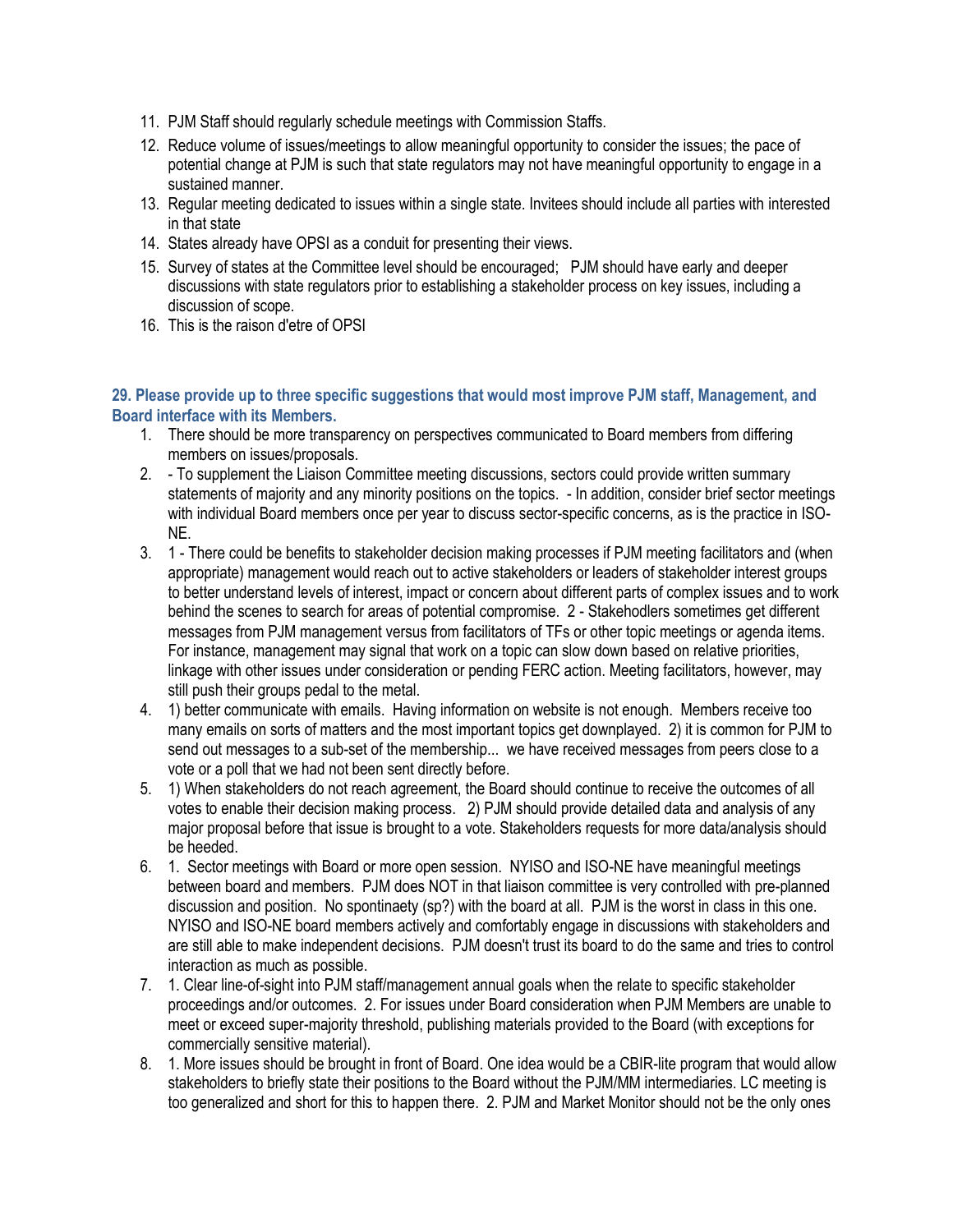to talk to the Board. 3. LC is fine, but comments are by sector and may not address the specific issues at hand.

- 9. 1. PJM staff should follow member guidance and decisions, not staff preferences 2. Board needs to receive information on all perspectives 3. Greater transparency regarding what information Board is provided is needed
- 10. Be as transparent as possible as it relates to changing market conditions and its affects on members.
- 11. Better access to PJM staff and chairs by publishing or listing contact information and title, inclusive of e-mail and phone numbers. This should also apply to stakeholders presenting proposals so stakeholders can contact them about their proposals.
- 12. Board members should occasionally attend or call into lower committees and task forces.
- 13. Consider ways to have stakeholder positions described to the board in stakeholder terms. It is my understanding that PJM prepares and presents both their own position and that of others.
- 14. Ensure consistency in PJM positions and communication of those positions among stakeholders. Be clear when a PJM position is in development or is a fully developed position and supported by PJM senior leadership.
- 15. I am generally satisfied with PJM's interface with its Members.
- 16. Increase the # of Board Members @ MRC/MC Meetings (at least 3 if not 1/2 (+1) of the Board).
- 17. Much improvement since the last survey, especially with Liaison Committee engagement.
- 18. NEPOOL Members, twice a year, have direct discussion with ISO NE Board members, sector by sector, on topics assembled by the active sector members. Liaison Committee is, I think, designed to accomplish something similar, but the content and topics are filtered through senior management, which results in less optimal communication of sector concerns. The Liaison Committee process should allow for more of a sector-directed discussion topic selection.
- 19. On contentious issues, some form of ELC like process should be created to allow PJM Staff, IMM, and Members to directly and openly address the Board. No one gets special exception to present behind closed doors.
- 20. On tariff votes members should be allowed to make an argument directly to the Board before they approve or disapprove tariff revisions. PJM should seek greater internal coordination before making public proclamations. There seems to be an increasing number of mixed messages from different areas of the organization.
- 21. open Board meetings (like MISO)
- 22. PJM should provide better and more timely cost impact analysis. PJM recently has been less of a facilitator, and more of a forceful stakeholder in the stakeholder process. PJM needs to be more focused on cost impacts - focus on real, efficient outcomes - and be less adamant about theories that are not grounded in reality. Keep solutions simple, and theoretically sound.
- 23. Provide cost projections for any proposal before the proposal comes up for a vote.
- 24. Staff and the IMM should not be allowed to make proposals. Rather they should explain their need and allow a Stakeholders to make proposals that answer the needs
- 25. The LC is a very good forum for the members to communicate with the Board of Managers. Two of the four meetings occur after the board meeting which doesn't allow for members to give their perspective before the Board meets two of four meetings. Also, when there are multiple solutions to be presented to the Board, (a PJM solution and a member solution) it is left to PJM to present both solutions to the Board. Would it be appropriate for a member representative to present the member solution to the Board?
- 26. The Liaison Committee should be redesigned to become a process where each sector gets to meet privately with the Board of Managers to discuss issues of interest pertinent to each sector. The current LC process leads to limited agenda items that may not be of interest to all sectors (given the majority-rules process for choosing topics) and limited interaction with the Board.
- 27. There should be clear separation between staff providing facilitation and staff providing education and advocacy. Votes and positions are frequently distorted by stakeholders who support something they dislike because its better than another proposal that they really hate. PJM could hire consultants to advise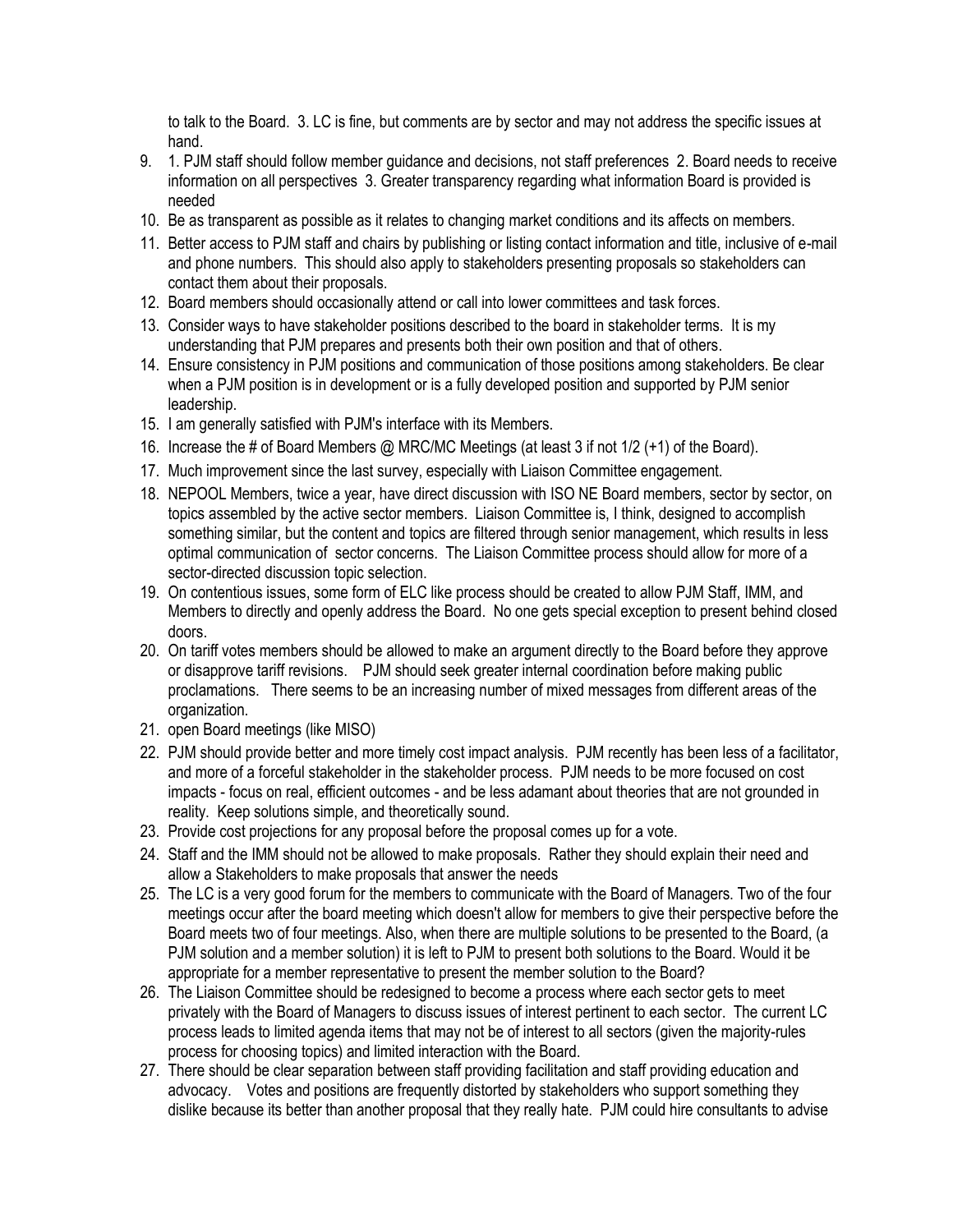on voting and polling approaches that will minimize such distortions.

#### **30. If you have any additional comments about the questions above related to PJM staff, Management, and Board interface with the Members, please provide here:**

- 1. 22: Would be "Strongly Agree" if cost projections for proposals consistently were provided before the proposal comes up for a vote. 24: Unclear what the question means by "technically sound." 25: Unclear what the question means by "competitive and robust."
- 2. Is the Board truly independent if they don't listen to stakeholders when they consistently and soundly disagree with PJM staff but the Board still follows the recommendations of the staff? Management needs to do a better job of working with ALL stakeholders.
- 3. It would be interesting to have PJM provide written comments on an issue -- its position, member positions etc that it provides board and allow stakeholders to see and possibly suggest edits
- 4. PJM can be very restrictive on scope thus more efficient long term solutions are sometimes not considered.
- 5. PJM may be in a good position to broker consensus. However, PJM should not sacrifice its independent assessment for the sake of consensus, but should take stakeholder consensus under consideration in developing its view.
- 6. PJM should be more concerned about the costs of the markets and services that they administer. IMO PJM is biased toward reliability regardless of cost. PJM has their finger on the reliability scale instead of letting the capacity market work.
- 7. Some meeting facilitators seem to manage the CBIR process in a rote, check each box manner. The more effective ones use the CBIR process as a path for trying to develop consensus rather seeing success simply as completing every step.
- 8. Staff does an excellent job at facilitation. However PJM lately seems to have their minds made up on the solution before stakeholders begin deliberations.
- 9. The Board appears to be overly supportive of Staff rather than independent. PJM should hire a senior individual with "outside" market experience; someone who has not grown up within the PJM experience
- 10. Unable to adequately answer Q28 ("...the PJM Board currently receives sufficiently clear and detailed information on the perspectives of members.") because we do not see what information the Board receives to reflect the perspectives of members.
- 11. When PJM has a proposal it can dominate the stakeholder process and can prejudice stakeholder support away from stakeholder proposals. Processes needs to balance interests of primary stakeholders. Today load interests dominate stakeholder activities because of imbalance in membership. Some members have very little risk involved in the consequences of their votes and resultant decisions.

## **31. Would you like to add any other suggestions for improving PJM's governance and stakeholder process?**

- 1. Affiliate voting needs to be reconsidered. We believe it adds to the stalemates at the lower committee
- 2. Educate stakeholders on Robert's Rules so all members / stakeholders understand the guidelines for PJM meetings / stakeholder process.
- 3. I do not believe that it would be productive to try to address "balance of power" type issues such as number of sectors or apportioning sector votes among interest groups. Increasing scrutiny of initial and ongoing sector selection for Voting Members to ensure that sector selection follows agreement and manual rules and guidelines could reduce some complaints about sector placement.
- 4. More transparency in voting process at committee and task force levels, to prevent monopolization of final positions presented to larger committees for final vote.
- 5. Other comments: Should voting be the same in both lower and upper level committees? Senior committees should not consider any proposals that have not been advanced from lower level committees.